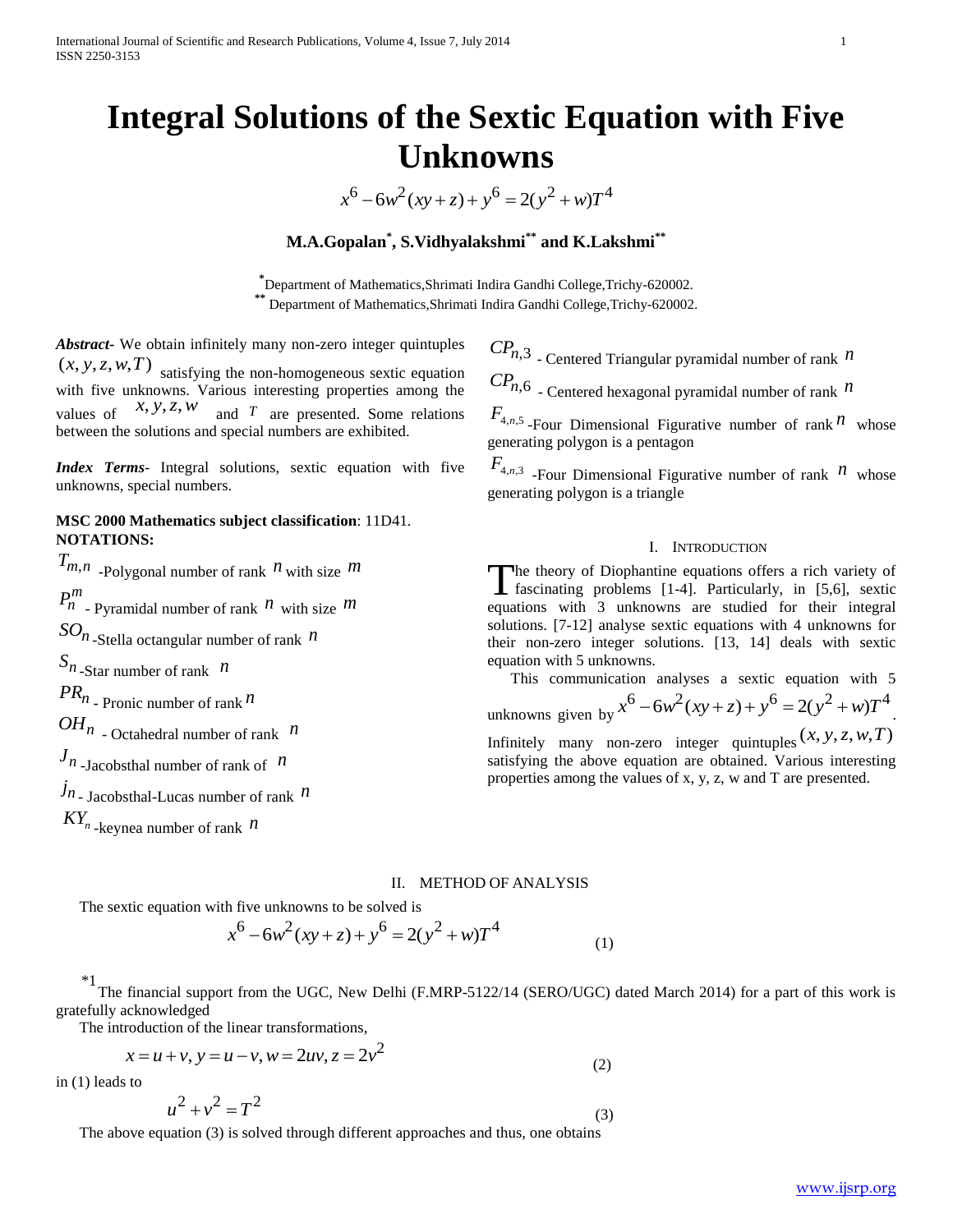International Journal of Scientific and Research Publications, Volume 4, Issue 7, July 2014 2 ISSN 2250-3153

different sets of solutions to (1)

#### **Approach12:**

The solution to the Pythagorean equation (3) is,  
\n
$$
u = 2pq
$$
,  $v = p2 - q2$ ,  $T = p2 + q2$  (4)

In view of (2) and (4), the corresponding values of  $x, y, z, w$  and T are represented by

$$
x(p,q) = 2pq - p2 - q2
$$
  
\n
$$
y(p,q) = 2pq - p2 + q2
$$
  
\n
$$
z(p,q) = 2(p2 - q2)2
$$
  
\n
$$
w(p,q) = 4pq(p2 - q2)
$$
  
\n
$$
T(p,q) = p2 + q2
$$
 (5)

## **Properties:**

Properties:  
\n
$$
x(a(a+1),a) + y(a(a+1),a) = 4(6p_a^3 - 6T_{3,a} - 2SO_a + 4CP_{a,6})
$$

2. The following expressions are nasty numbers:

2. The following expressions are nasty numbers:  
\n(a) 
$$
30[5S_a + 90(OH_a) - 60CP_{a,6} - x(2a,a) + y(2a,a)]
$$
  
\n(b)  $3[x(a,b) + y(a,b) + 2T(a,b)]$ 

3. The following expressions are cubic integers:  
\n(a) 
$$
2T(a,b)[(x(a,b) + y(a,b))^2 + 2z(a,b)]
$$
\n(b) 
$$
9[T(2^{2n},2^{2n}) - 2KY_{2n} + j_{2n+2}]
$$

4. 3 (a)<br>
(b).  $9[T(2^{2n}, 2^{2n}) - 2KY_{2n} + j_{2n+2}]$ <br>  $4[w(a,1) + z(a,1) + 2T(a,1) - (8CP_{a,3} + 48F_{4,a,3} - 72P_a^3 + 24T_{3,a} + 2T_{12,a} - 10T_{4,a})]$ <br>
is a binum during integer. is a biquadratic integer

is a biquadratic integer  
\n5. 
$$
432F_{4,a,3} - 504P_a^3 + 134T_{3,a} - [x(2a, a) + y(2a, a) + z(2a, a) + w(2a, a) + T(2a, a)] \equiv 0 \pmod{7}
$$
  
\n6.  $x(a, a), y(a, a) + z(a, a), w(a, a) + T(a, a) - 2CP_{a,6}(3T_{4,a} - T_{8,a}) - T_{6,a} - 2T_{3,a} + T_{4,a} = 0$   
\n7.  $S_a + 9T_{4,a} - 2T_{10,a} - 2T_{4,a}T_{3,a} + T_{4,a} + CP_{a,6} - x(a,1), y(a,1) - T(a, a) = 1$   
\n8.  $w(2a, a), T(2a, a) - 120[6F_{4,a,5} - 18P_a^3 + 14T_{3,a} - 3(OH_a) + 2CP_{a,6}] = 0$ 

#### **Remark:**

The equation (4) can also be written as  
\n
$$
u = p^2 - q^2
$$
,  $v = 2pq$ ,  $T = p^2 + q^2$   
\nand the corresponding solution can be obtained. (6)

[www.ijsrp.org](http://ijsrp.org/)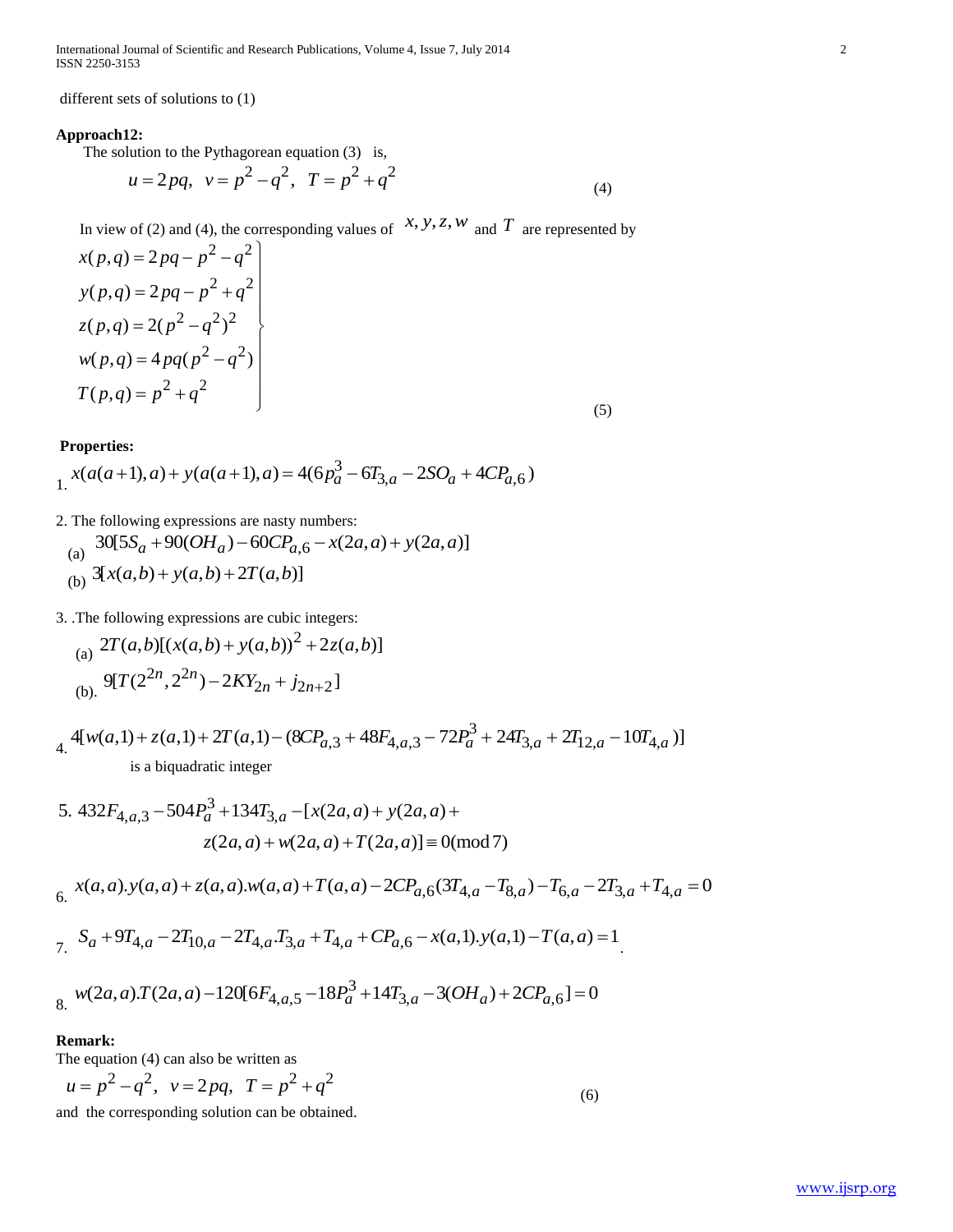International Journal of Scientific and Research Publications, Volume 4, Issue 7, July 2014 3 ISSN 2250-3153

#### **Approach2:**

(3) can be written as

$$
T^2 - v^2 = u^2 \tag{7}
$$

Set1: 
$$
T + v = u^2
$$
,  $T - v = 1$ ,  
Set2:  $T + v = 1$ ,  $T - v = u^2$ ,

Solving **set1**, the corresponding values of  $u$ ,  $v$  and  $T$  are given by

$$
v = 2k^2 + 2k, u = 2k + 1, T = 2k^2 + 2k + 1
$$
\n(8)

 In view of (19) and (2), the corresponding solutions to (1) obtained from set1 are represented as shown below:  $\overline{1}$ 

$$
x(k) = 2k^{2} + 4k + 1
$$
  
\n
$$
y(k) = 1 - 2k^{2}
$$
  
\n
$$
z(k) = 8(k^{2} + 1)^{2}
$$
  
\n
$$
w(k) = 4(k^{2} + k)(2k + 1)
$$
  
\n
$$
T(k) = 2k^{2} + 4k + 1
$$
  
\n(9)

#### **Properties:**

1. 
$$
w(k) + z(k) - 2x(k)(t(k) - 1) = 0
$$

1.  $w(k) + z(k) - 2x(k)(t(k) - 1) = 0$ <br>2.  $3[x(k) + y(k) + z(k) + T(k) + 6SO_k - 12CP_{k,6} - 3 - 2T_{4,k}]$  is a nasty number

3. The following expressions are cubic integers

3. The following expressions are cubic integers  
\n(a) 
$$
2[x(k) + y(k) + 2T(k) - 8T_{3,k} - 6T_{4,k} + 2T_{8,k}]
$$
  
\n(b)  $2z(k)w(k) - 128(6P_k^3 + 2T_{3,k} - 2T_{4,k} + 1)T_{4,k}^2$   
\n $4. (x(k) - y(k))^2 - (z(k))^2 - 48F_{4,k,5} + 16P_k^5 = 0$ 

$$
4. \ (x(k) - y(k))^2 - (z(k))^2 - 48F_{4,k,5} + 16P_k^2 = 0
$$

5. 
$$
8 [T(2^{2n}, 2^{2n}) - 2KY_{2n} + j_{2n+1}]
$$
 is a biquadratic integer  
6.  $w(k) + y(k) - 16P_k^5 - 7T_{4,k} + T_{8,k} = 1$ 

6. 
$$
12T_{3,k} - 12P_k^4 + 1 - y(k)T(k) - 4(2T_{3,k}T_{4,k} - CP_{k,6}) \equiv 0 \mod{2}
$$
  
\n7.  $12T_{3,k} - 12P_k^4 + 1 - y(k)T(k) - 4(2T_{3,k}T_{4,k} - CP_{k,6}) \equiv 0 \mod{2}$   
\n8.  $z(k) + T(k) - 192F_{4,k,3} + 64P_k^5 + 92T_{3,k} = 1$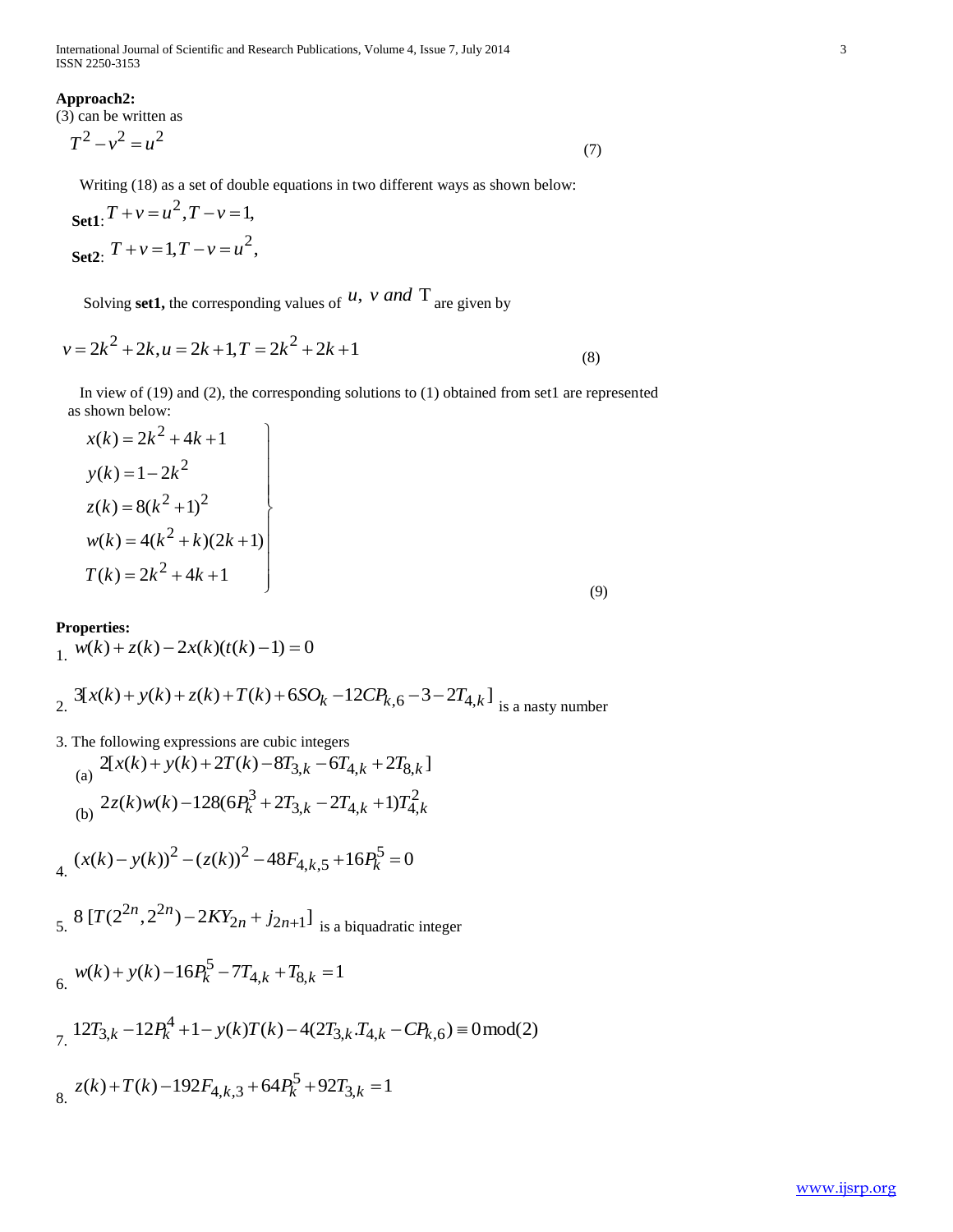International Journal of Scientific and Research Publications, Volume 4, Issue 7, July 2014 4 ISSN 2250-3153

$$
y^2(k) + z(k) - 288F_{4,k,3} + 336P_k^3 - 80T_{3,k} = 1
$$

Similarly, the solutions corresponding to set2 can also be found.

#### **Approach3:**

Now, rewrite (3) as, 
$$
u^2 + v^2 = T^2 * 1
$$
 (10)

$$
Let T = a^2 + b^2 \tag{11}
$$

Also 1 can be written as

$$
1 = i^n \cdot (-i)^n \tag{12}
$$

Substituting (8) in (9) in (7) and using the method of factorisation, define

$$
u + iv = in (a + ib)2
$$
 (13)

Equating real and imaginary parts in (10) we get  
\n
$$
u = \cos \frac{n\pi}{2} (a^2 - b^2) - 2ab \sin \frac{n\pi}{2}
$$
\n
$$
v = \sin \frac{n\pi}{2} (a^2 - b^2) + 2ab \cos \frac{n\pi}{2}
$$
\n(14)

In view of (2), (8) and (14), the corresponding values of 
$$
x, y, z, w, p, T
$$
 are represented as  $x = \cos \frac{n\pi}{2} (a^2 - b^2 + 2ab) + \sin \frac{n\pi}{2} (a^2 - b^2 - 2ab)$   
\n $y = \cos \frac{n\pi}{2} (a^2 - b^2 - 2ab) - \sin \frac{n\pi}{2} (a^2 - b^2 + 2ab)$   
\n $w = 2[\cos \frac{n\pi}{2} (a^2 - b^2) - \sin \frac{n\pi}{2} 2ab][\sin \frac{n\pi}{2} (a^2 - b^2) + 2ab \cos \frac{n\pi}{2}]$   
\n $z = 2[\sin \frac{n\pi}{2} (a^2 - b^2) + 2ab \cos \frac{n\pi}{2}]^2$   
\n $T = a^2 + b^2$  (15)

**Approach4:**

$$
1 = \frac{(2mn + i(m^2 - n^2)(2mn - i(m^2 - n^2))}{(m^2 + n^2)^2}
$$

Write 1 as

Following the same procedure as above we get the integral solution of (1) as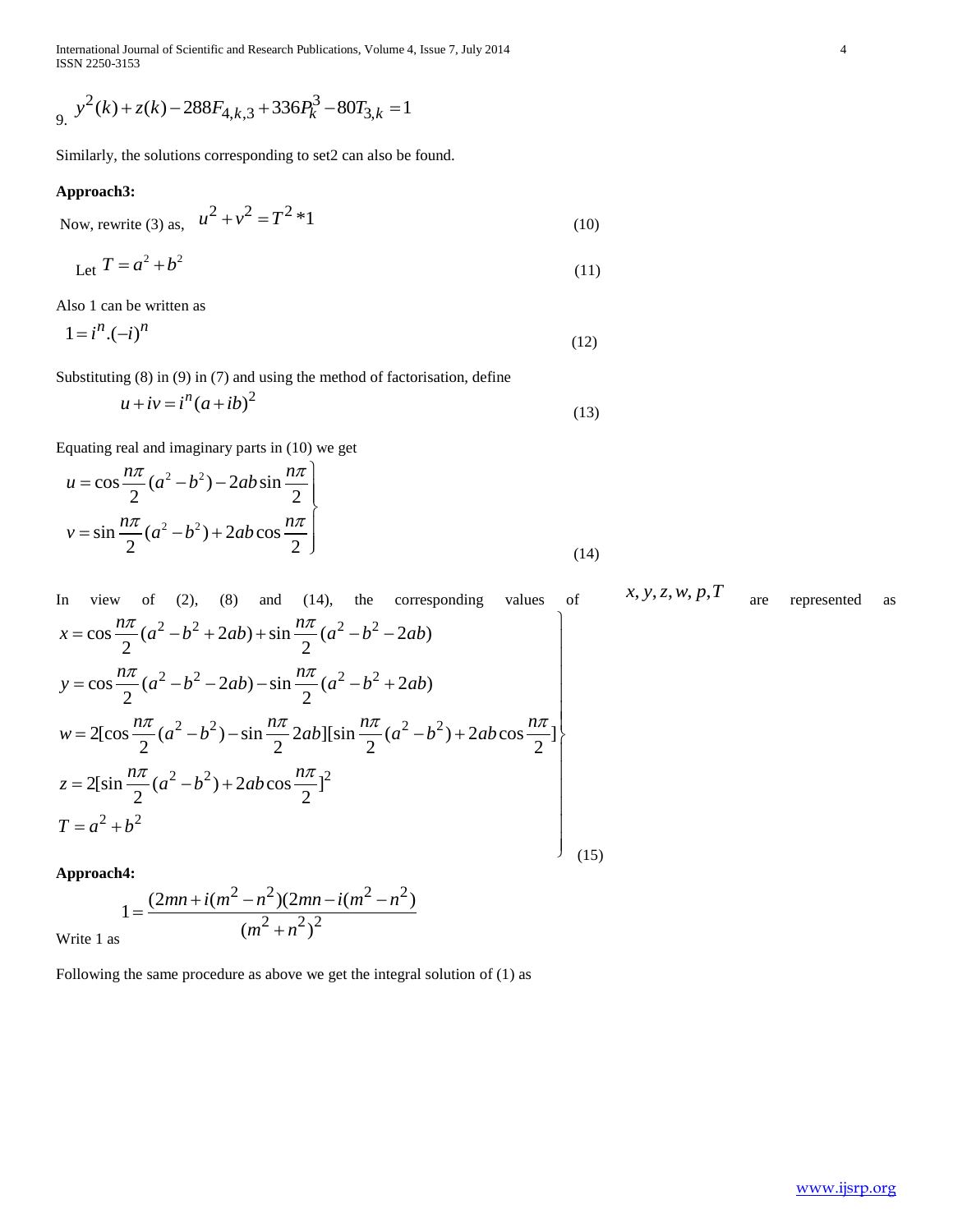International Journal of Scientific and Research Publications, Volume 4, Issue 7, July 2014 5 ISSN 2250-3153

$$
x = (m2 + n2)[f1(A, B) + g1(A, B)]
$$
  
\n
$$
y = (m2 + n2)[f1(A, B) - g1(A, B)]
$$
  
\n
$$
z = 2(m2 + n2)2 g12(A, B)
$$
  
\n
$$
w = 2(m2 + n2)2 f1(A, B) g1(A, B)
$$
  
\n
$$
T = (m2 + n2)2 (A2 + B2)
$$
 (16)

Where

Where  
\n
$$
f_1(A, B) = [2mn(A^2 - B^2) - 2AB(m^2 - n^2)]
$$
\n
$$
g_1(A, B) = [(m^2 - n^2)(A^2 - B^2) + 4mnAB]
$$
\n(17)

**The above approaches satisfy the following interesting relations:**

1.  $w - z - xy + y^2 = 0$ 

- 2. If  $u, v$  are the generators of the Pythagorean triangle with sides  $(u^2 v^2, 2uv, u^2 + v^2)$  then 2. If  $u, v$  are the generators of the Pythagorean triangle with side (i).  $x(u, v) \cdot y(u, v) \cdot w(u, v) = 2(\text{area of the triangle})$ (ii).  $x^2 + y^2 - z + w$  = the perimeter of the pythagorean triangle are the generators of the Pythagorean triangle with sides<br>  $x(u, v) . y(u, v) . w(u, v) = 2(\text{area of the triangle})$ <br>  $x^2 + y^2 - z + w =$  the perimeter of the pythagorean triangle
- 3. The following expressions are nasty numbers:

(a) 
$$
6(z^2 + w^2)
$$
  
\n(b)  $3z(T^2 + w)$   
\n(c)  $6[x^2(1-z) + y^2(1-z) + z^2 + w(4+w) + 2T^2]$   
\n $\frac{6(x+y)(2xy + 2T^2 + 2zw)}{2x + (x-y)(z-1)}$ 

5. The following expressions are cubical integers:

(a) 
$$
T^2(x^2y^2 + w^2)
$$
  
\n(b)  $4(x^3 + y^3) - 6(x + y)z$   
\n(c)  $\frac{wz}{2(x + y)}$   
\n(d)  $x(T^2 + w)$ 

6. The following expressions are biquadratic integers:  
\n(a) 
$$
4(x + y)^2 T^2 + 4(w^2 + z^2)
$$
  
\n(b)  $16xyT^2 + 4z^2$   
\n7.  $x^2 - y^2 - 2w = 0$   
\n8.  $z^2 - w^2 + 2xyz = 0$   
\n9. 10.  $4xyzwT^2 = x^2w^3 - x^2z^2w + w^3y^2 - wz^2y^2$   
\n10.  $x + y + z + w + 2T^2 - (2x - y)x - y^2 \equiv 0 \pmod{2}$